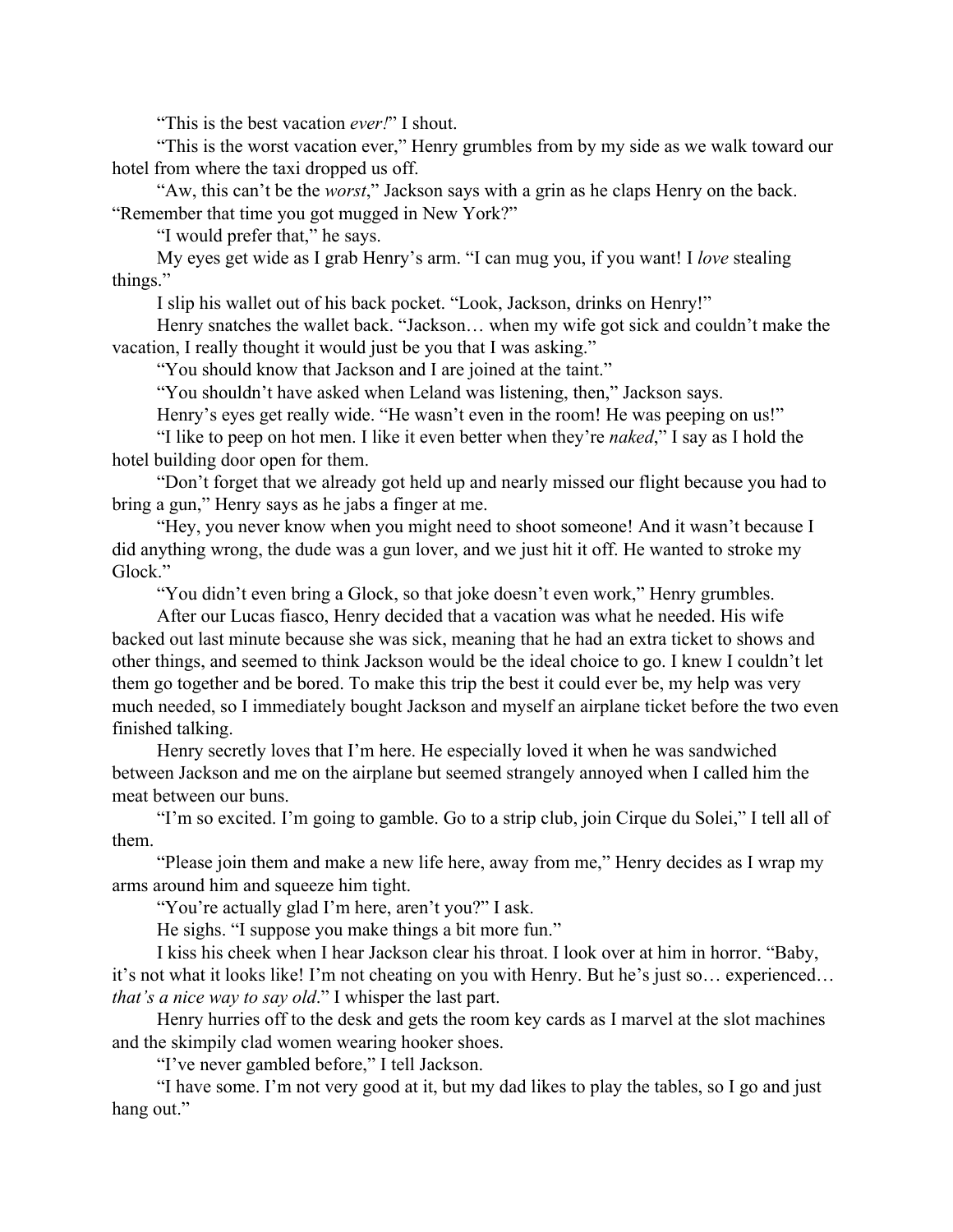"We could count cards. That sounds fun."

He snorts. "I don't have the brainpower to count cards, but I wouldn't be surprised if you could."

"I'd give it a try, but I think I'd get distracted partway through and forget."

Henry walks up, flashing three room keycards before handing Jackson one and keeping the other two for himself.

I hold a hand out. "I want one."

"Nah, just in case we get sick of you, I'd like it if you couldn't get in," Henry says as we catch the elevator and ride up to the twentieth floor. We walk down to our room, dragging our luggage after us, and Henry swipes the keycard. When he pulls open the door and looks inside, he abruptly stops, making me slam my groin right into his ass.

"Oh, *hell* no," Henry says, and that's when I see the king-sized bed. AKA the *only* bed in the room.

"How exciting! Who wants to be middle?" I ask as I rush for it. I drop onto the cover and spread my legs. "Come, my randy men, sandwich me!"

Henry hurries over to the phone and immediately calls the front desk.

"Jackson… Henry doesn't wanna be the bread to my butter," I whine.

Jackson sets the suitcase down and turns to me. "I know, babe. But I think he's afraid he can't handle that much."

"He *is* getting old," I concur.

Whatever Jackson was about to say gets washed out by Henry's panicking. "What do you *mean* there are no open rooms? Oh, for heaven's sake," he says as he slams the phone down and looks at me as I give him a come-hither motion.

"I got a spot right here for you, Daddy," I say as I pat the bed. "Imagine how many people have fornicated on this bedding."

Henry deeply sighs. "Let's go gamble and maybe if I drink enough, I won't remember any of this."

"Ooh, sounds good," I say as I hold my arms out until Jackson grabs them and pulls me from the bed like my little knight in shining armor.

We walk back down to the casino that's in our hotel and over to the booth to exchange money for tokens. Once we each have our tokens, we head over to some slot machines. I put my tokens in, pull the lever a few times and immediately lose everything. "Welp. I'm done," I say.

"How much money did you bet?" Jackson asks.

"Five dollars and I lost it all."

"All you're gambling is five dollars?" Henry asks in disbelief. "Aren't you rich?"

"Yes, I am, and I've stayed rich by being frugal."

"Fru…gal?" Jackson asks, like he's never heard of the word. "You… frugal?" Then he laughs for a minute straight as I glare holes into the side of his head.

"What's that mean?" I growl.

He holds up his fingers and starts using them to count. "Blow-up doll, sex swing, gun shrine, gun one, gun two, gun three… want me to go on?"

"Yes."

"Gun four, gun five. Last week you bought a heated rug because Cayenne's feet get cold when she stares at you taking a shower."

"Yeah… those were all necessities. Don't be jealous. Do you guys want drinks? I'll get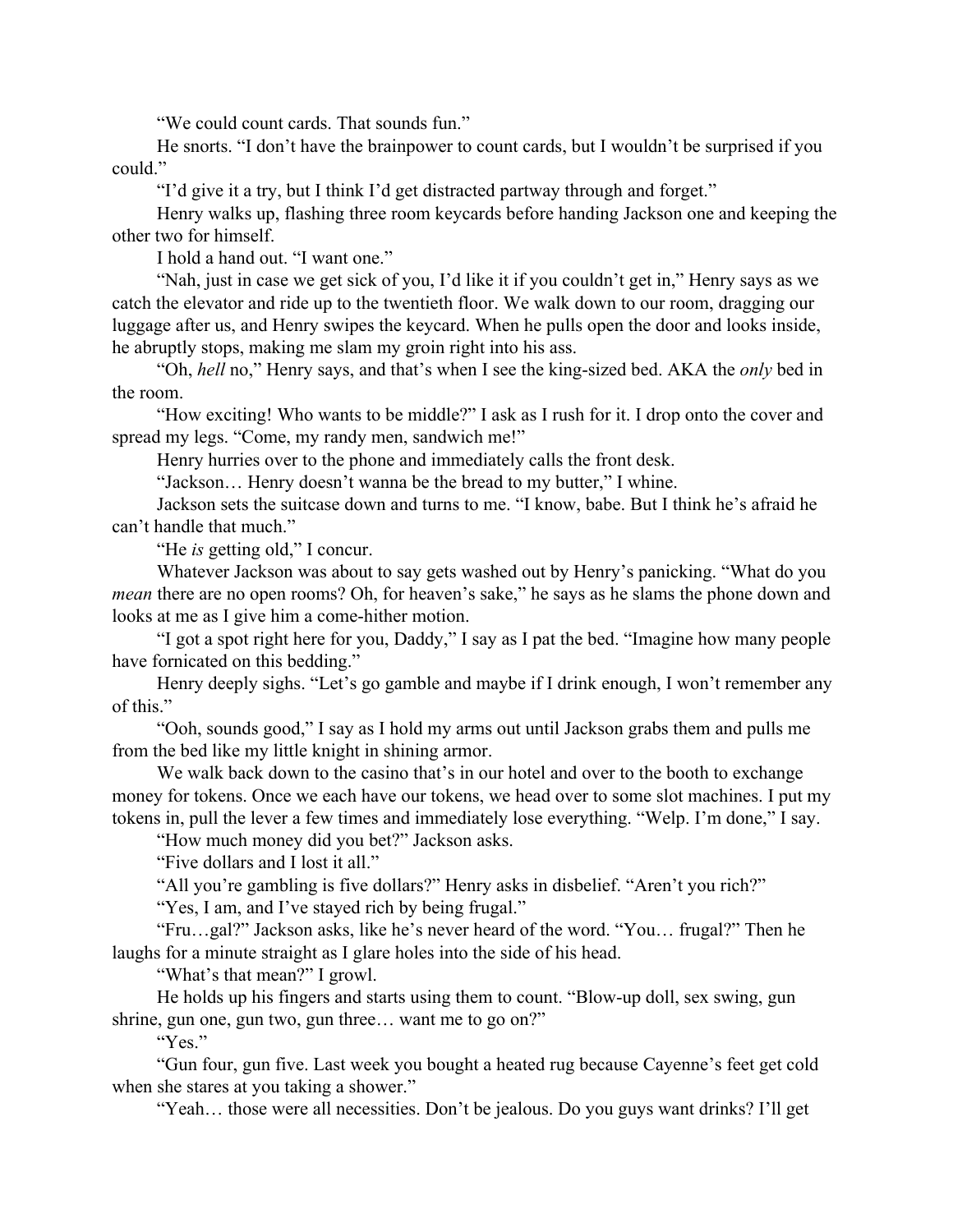you drinks."

Jackson smiles at me. "Thanks, that'd be great."

"You trust him going off?" Henry asks. "I could see him getting lost, joining a performance company, beating up some bad guys, and taking down an entire crime syndicate before we move on to our next slot machine."

Jackson just laughs and gives me a wave. "As long as you have fun."

"I will, babe," I say. "As I walk, I like playing the game 'hired hooker' or just 'girlfriend who wants to look like a hooker."

Jackson nods approvingly. "That's fine, just don't ask them which they are."

"Fine," I say. "Jackson, before I go, do you want me to blow on anything for good luck?"

Henry chokes on his spit and nearly dies as Jackson smiles at me. "I don't know what pervert Henry is thinking about, but I'd love for you to give me some good luck."

"Aw, what about just a kiss, then," I say as I kiss his cheek. "Henry?"

"Nope. I would prefer not to be blown by you," he says as he keeps his eyes adhered to the screen.

I start laughing as I lean over and kiss his cheek too. "Good look, boys, bring Papa some money." I wander off and immediately get distracted and find myself outside admiring the Strip.

That's when a guy sets his sights on me and I try to decide if I need to kick his ass or not. "Hey, buddy. We need a witness for our wedding, would you like to join us?"

"Ooh. Can I carry the rings?" I ask. While it's not as fun as kicking his ass, I suppose it'll do.

The happy couple looks a little hesitant about handing their rings off to a stranger, but with my charm, by the end of it, they've assured me they're going to name the child they plan on making tonight after me. Too bad I told them my name was Patty Pecker.

About forty-five minutes later, I return to Jackson and Henry with drinks and find them in about the same spot. I sit down beside them and pass the drinks off. "I made friends, got motorboated, was a witness at a wedding, and had a child named after me."

Henry snorts.

"He's not joking," Jackson realizes.

"I'm not," I admit.

"Sir, if you're not playing, you need to find a seat elsewhere," an especially bitchy-looking man says.

"Fine, fine," I say as I stand up and promptly sit on Henry's lap. "Hold me, Daddy."

"For fuck's sake," he says, nearly spilling his drink.

"I'll be like a trophy-husband cup holder," I say as I hold his cup for him as he's forced to reach around me to pull the lever.

"Why don't you sit on your boyfriend's lap?" he grumbles.

"Fiancé," I remind him.

"You sure you're making a good choice with that?" Henry asks as I lift his drink up to his lips and tip it. He's forced to take a drink or choke, so he goes for the drink.

"See? I'm like your hands so you can just keep on playing."

Henry shakes his head. "Why is your ass so bony? Is there any meat on it *at all*?"

"Jackson, Henry's feeling up my ass!" I call.

"Keep up the good work, Henry, I don't want him on my lap. I'm aware of how much it hurts."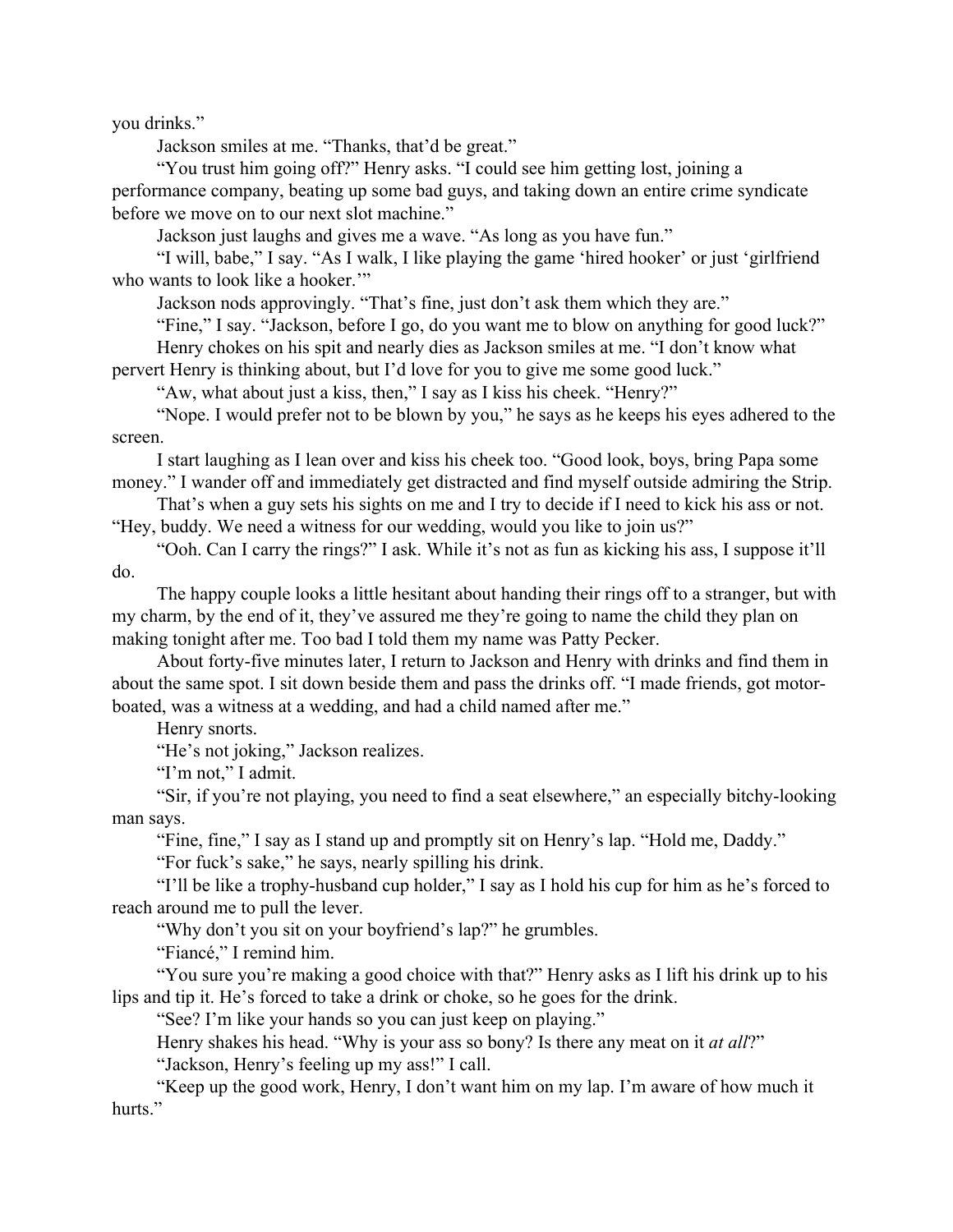Even with my cheerleading, the two are absolutely horrendous at slots and lose everything. "Well… I'm ready for bed," Henry says.

"It's ten o'clock," I say as I look at my phone.

"Yeah… I'll head out tomorrow."

"Fine, fine. Now do we all shower together to save time? Is that awkward? Do I look you guys in the eyes?" I ask.

"Henry likes it when you look him in the eyes when you drop the soap," Jackson says.

I snicker as Henry shakes his head, but he's unable to hide his grin.

We head upstairs and get our *individual* showers and then everyone hovers around the bed like they're not sure how to get into it.

"We could sleep in opposite directions. Leland's head down here or on the floor," Henry says.

"I like butt-to-face better," I say. "*Especially* if someone has their tongue out."

Henry remains silent as I climb into the middle.

"Do I have to keep my clothes on?" I ask.

"If I wake up and you're naked, you're sleeping on the street," Henry says as he takes the pillows and creates a pillow fort between me and him. I'm grinning like a fiend as he climbs in next to me with Jackson on my other side.

"Jackson, why'd you give him the middle?" Henry asks.

"He wanted us to sandwich him!"

"I wanna be the filling between sausages. Although the one on my left is starting to look like jerky," I say.

Henry snorts and rolls away from me as I discreetly remove all the pillows. I look over at Jackson who grins at me and gives me a supportive nod.

"This is awkward," Henry announces as I slowly scoot closer and closer until I slide an arm around his waist and spoon him.

"For fuck's sake!" he cries as he struggles to get free.

"Henry, just submit to it like I have," Jackson urges.

Henry ignores Jackson's guidance and continues to fight to get free, but with my leg hooked over his, I'm going nowhere.

"Let me whisper sweet nothings into your ear," I say. "Henry, you're a majestic gazelle who has gone past his prime."

He reaches over and sets a pillow my head and holds it down.

"Jackson! Jackson! His arms might be a'sagging, but he's still got the strength to murder me!"

"Well, there'll be more room in the bed, so I'm not sure if I'm against this idea yet," Jackson says, like he's not concerned about the abuse I'm going through.

I'm forced to let go of Henry to pull the pillow off.

"Oh, Henry, just love me. It's all I ask."

"I try. I really do try, and I just *can't*."

I start laughing, which makes Henry and Jackson laugh. "Fine. I see you're playing hard to get, so I'll let my sweet, sweet lover hold me."

That lasts long enough for Henry to get comfortable, at which point I turn back to him to see that he's on his side facing me. I roll onto my side until my face is about an inch from his, but his eyes are closed so he's unaware until I blow in his face. His eyes snap open and he jerks back.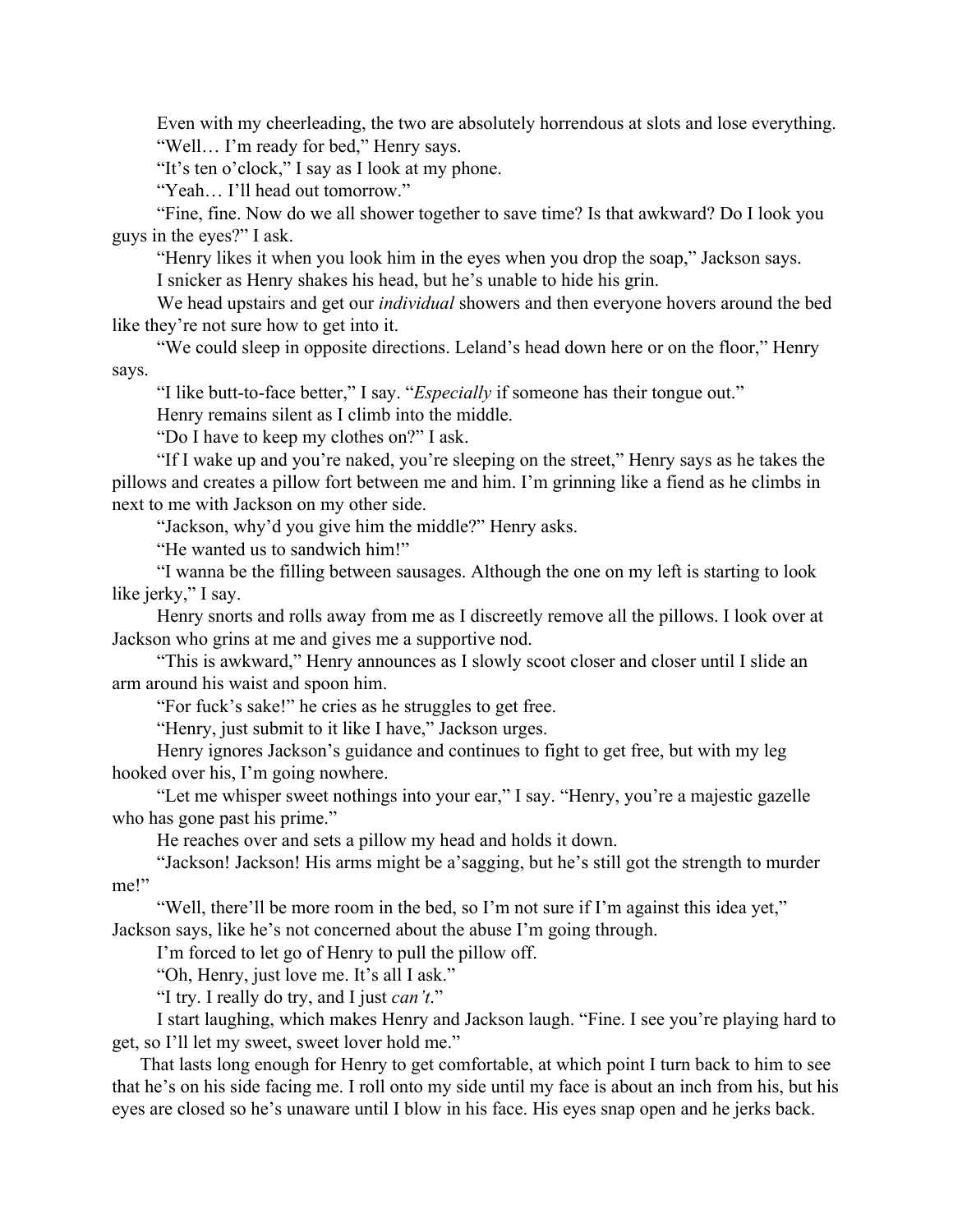"Dammit, Leland!"

"I like maintaining eye contact with my lovers."

He shoves me toward Jackson as Jackson snickers. I grudgingly roll into Jackson and press against him since Henry doesn't want to play nice.

\*\*\*

"So there I am, sleeping and minding my own business and I wake up with Henry spooning me from the back and Jackson spooning me from the front," I tell them as we head down the Vegas Strip. There are people everywhere, the crowd thick as the sun beats down on us, making the cool air tolerable.

"None of that happened," Henry says.

"That's not what I heard," Jackson says.

"I kept having dreams about Godzilla, and then I realized that it was Henry's schlong digging into my shoulder blade, it's so long."

Henry's silent. He's given up, which makes me snicker and Jackson beam at me. My mate is proud of me.

"Pictures!" a showgirl calls out with her companion. She has pasties on her nipples and fluffy angel wings. She has fishnet tights on and a thong that barely covers anything as I zoom in on her.

"They'll make you pay," Jackson tells me.

"That's fine," I say as Henry is distracted with looking around. I sidle up to the girls.

"Hey there, handsome," one says with a smile. "Would you like some pictures?"

"See that grumpy man there?" I ask as I point at Henry. "I want you to climb into his arms and press those things on your chest right into him," I decide.

"My… boobs?" she asks, like she's also confused about what they are. "Yes! Those!"

They saunter over to Henry who tries waving them off as I beam at him with my camera ready. The one hops up and Henry instinctively grabs her to keep her from falling.

"Look at how confused he is!" I say as I snap pictures of him.

"It's almost like he doesn't even know what a female body is either!" Jackson

says. And that's when the woman in his arms hugs his head to her chest, pressing a pasty right into his cheek, and I'm laughing at the look of shock on his face. It makes it impossible to snap a picture, but thankfully, Jackson's on top of it and gets a few as Henry looks unbelievably confused as he quickly sets the girl down. We walk up and Henry narrows his eyes.

"You."

"Me?" I ask as I point at my innocent self. "I didn't do anything." I keep a straight face as I pull out a hundred and pass it to the girls. "Nothing at all."

"You spend five dollars on gambling but a hundred on that?" he growls.

"Oh, the pictures are very worth it," I say.

Henry looks mortified. "*Pictures?*"

"Look at Jeremy's response!" Jackson says as he shows me.

Jeremy: What the hell is he doing? Is that her nipple?

"You sent it to Jeremy?" Henry asks in horror.

"Everyone in the precinct, actually," Jackson says as Henry rushes away from us. We snicker and share pictures as we walk down the sidewalk. That's when Jackson sees a group of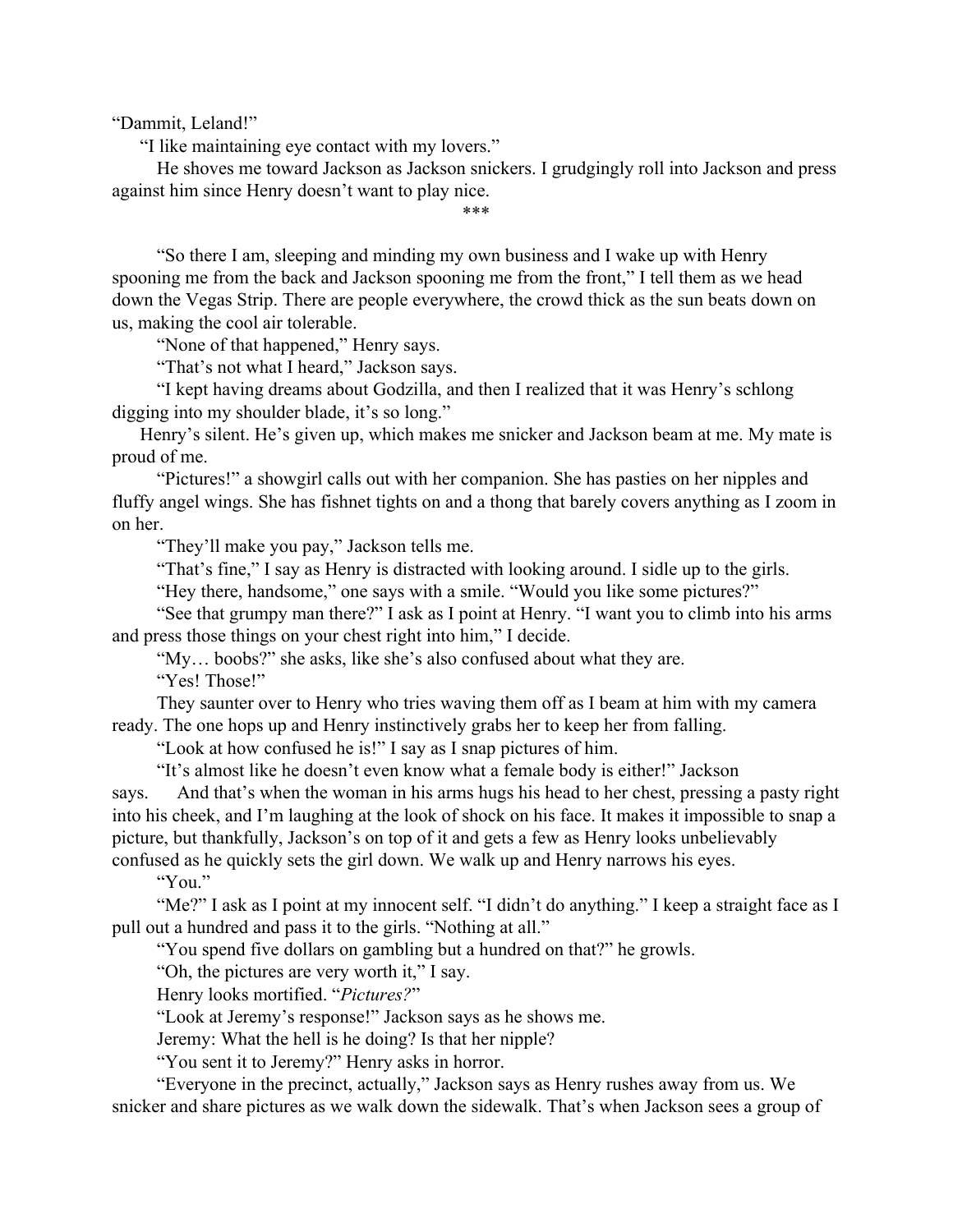shirtless men wanting the same thing. "Hey… look."

We are truly meant to be and on the same wavelength. "Oh my god. Yes."

I scurry over to them with Jackson by my side. "I'll give you boys a hundred dollars to pick that grump up into a bridal carry," I say.

The men look at each other, shrug and hurry over to Henry who is waiting to cross the street. The one man comes up and says something to Henry as Jackson and I grin like Cheshire cats on the ready. Henry looks confused and that's when the man scoops him up in his muscular arms. Henry isn't a little guy either, but as he lies there, held in the man's arms as the other muscle men crowd around in their leather pants, I realize that every penny I spent on this trip was worth this moment.

I pay the men handsomely as Henry storms over and holds out his hand. "Phone."

"I already saved them to the cloud," I say with an apologetic smile. "What'd his wife say?" "That Henry's going to skin us alive," Jackson says.

"Let me see the pictures," he says, so I show him. And to my shock, he starts laughing. "I don't even know why I like either of you."

"Look at this one. Look at your face," I say as I point. "Is that your orgasm face?"

He shakes his head. "As long as you're amused."

"I'm very amused," I admit.

We continue down the Strip, looking at the ridiculously priced stores and the ridiculously dressed people and agreeing how much better we are than all of them.

\*\*\*

We walk into the show's stadium and take a seat. To help cushion the blow of making Henry take us on his vacation, I paid for everything hadn't already covered. This one is supposed to be a "sexy and fun" show. And I'm positive that I'm going to make it sexier.

They start off with some contortionists that make me question if they're even human or perhaps alien. And then the host takes over and smiles at his audience.

"Now, I'm going to need some volunteers for the next part!"

My hand shoots up faster than anyone else's and like they're in unison, Henry and Jackson leap onto me, trying to drag my hand down. "You will not go up there and embarrass us!" Henry orders.

"I'm with Henry on this one."

"Pick me!" I cry out as the two men fight over me, which I find flattering. They're both such jealous lovers.

The host chuckles. "I don't know what's going on over here, but I'm into this three-man pile-up. You in the middle, get on up here!"

"Oh my god!" I call out as I easily slip free of their holds and nearly prance to the front of the stage.

"I take it you're not shy about attention," the host says.

"I feast off attention," I say as he holds his hand out to pull me onto the stage. "Ooh, you better be careful or my fiancé will get jealous with your flirting."

"And who is your fiance?" he asks.

"The handsome one," I say, and the spotlight goes *right* on Henry and Jackson. I literally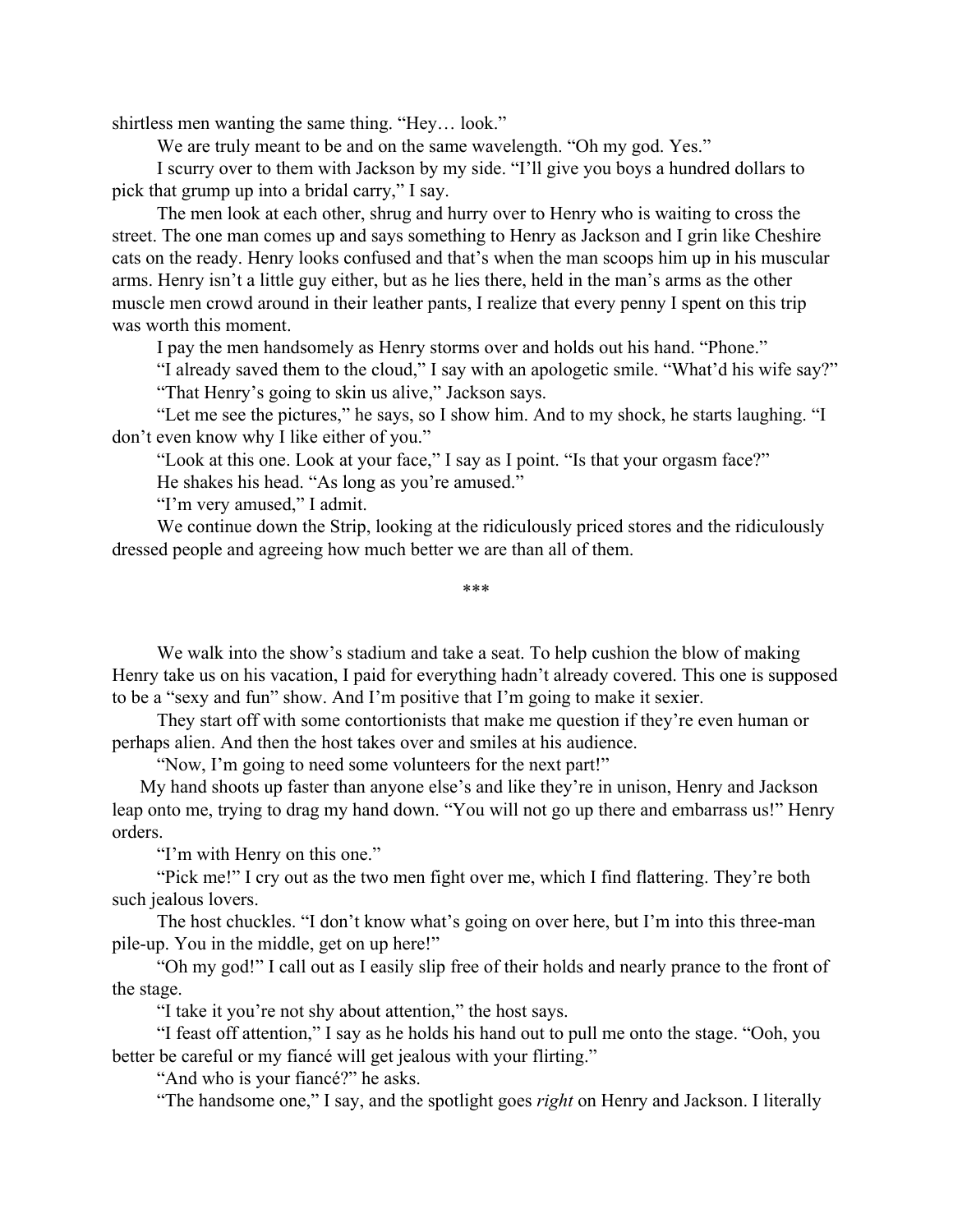see them shrink in their seats and try to hide.

"We'll see just how jealous we can get him, then," he says as he points at a seat on the stage. "Now take a seat and tell me who from my gorgeous crew you'd like to give you a lap dance," he says as he waves at the acrobatic men and women who are all half-naked, gorgeous, and ripped as fuck.

"I can pick any?"

"Any," he says, so I point right at him.

Then I wink at the host. "Show me what you got, big boy."

He snorts. "Oh, I'm not sure you could handle what I've got."

"I had both of those sexy men in my bed last night, so I'm sure I can give it a shot," I say, making Henry and Jackson die a little more, even though the crowd *loves* me.

"Oh, well, I suppose I'll give it my best shot then," he says as he starts walking for me before pretending to trip. "Oh, my ankle. I think I'll need someone to cover for me." He eyes the audience until he points to a woman in her seventies. "Yes, you! Come up and see if you can turn this man straight. Who knows, he might get a hunger for the taco when you're done with him."

Everyone hoots and hollers as the woman makes her way onto the stage.

"Just don't break a hip," the host says as he helps her onto the stage. "Now let's see what you can do."

"Won't be the first time I turned a man straight," the granny says as she walks up to me. I turn to Jackson and look at him in horror. "Jackson, save me!"

"You dug your own grave!" he says.

"No! Jackson! Honey! Save me!"

The music starts and the woman struts up to me and slams a foot down between my legs, barely missing my dick. I yelp and that's when she begins gyrating in my face with her fanny pack twisted to the side.

"Jackson! Jackson, please save me! She smells like mothballs and Bengay!" I cry, and that's when she grabs my head and stuffs it into her breasts.

I'm dying when I finally come up for air and crawl back to Jackson. "Save me," I whine as I grab onto him, and he cradles me to him.

"I told you not to go up."

"T-They t-tortured me," I say.

"It's okay, honey," Jackson says as he relentlessly *laughs* at me like the heathen he is.

While they *did* torture me, they also gave me a free drink, which helped me drown out the memories. When the show is over, we file out into the street where I notice Henry and Jackson snickering about something as they walk.

"What are you laughing about?" I ask as I quicken my pace until I squeeze between them and look down at a video of my torture. "How *dare* you, Henry?" I growl as we push through the crowd.

"Payback," he says, like the traitor he is. That's when I notice someone slip Henry's wallet right out of his back pocket and try to blend back into the crowd.

"Henry, I thought you might want to know that man there just stole your wallet," I say as I point to the man casually walking away.

Henry pats his ass before grunting.

Jackson bumps into me. "What do we say that we make a bet who gets him first?" Now, *this* is my kind of show. "Who gets him to piss his pants first?" I suggest.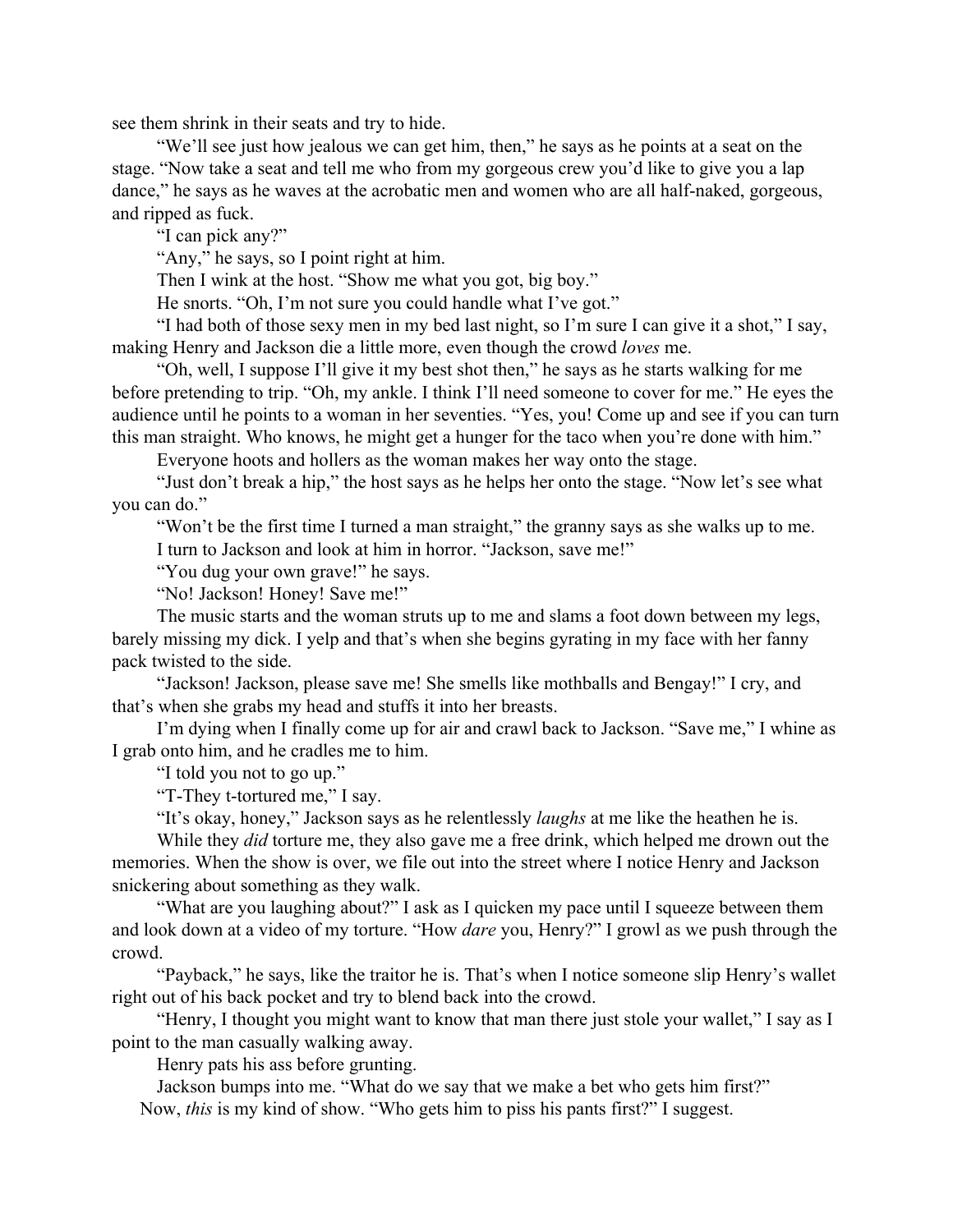Henry chuckles. "Nah, whoever gets the wallet back first. Let's each bet a hundred."

"Ah, you're awfully sure you're going to get the wallet," I say with a grin.

"I have a lot more experience than you."

"Yeah, but you also have those saggy balls weighing you down," I say.

"Count of three," Jackson says. "One… two… three!"

All three of us take off rushing through the crowd. Jackson veers to the right, choosing the street side, I jump over the fence, running along a pond as Henry takes off down the middle.

I trip over a duck who'd been sleeping by the water and it gives me a loud and angry quack, but now Henry and Jackson are in the lead. I push through, leaping up onto a cement wall as the guy, who'd been casual and careful not to draw attention, sees us. Panic fills his face as he takes off running. He jumps into the street and races across, giving Jackson the advantage, but I'm not far behind and Henry is in a close third.

"Oh, my foot!" I cry, even though there is nothing wrong with it, but the sweet, sweet man that Jackson is hesitates to help me and I zoom on by him as the thief slips into a side street.

"You *liar!*" Jackson yells, and now it looks like he's running after *me* instead of the man.

"Jackson, my love, my foot hurt and your simple glance back at me healed me!" I try to explain.

"You're the worst," he growls.

"Both of you are the worst," Henry pants as Jackson grabs onto me and Henry rushes past.

"Dammit, Henry! Aren't your bones old and brittle?" I ask as I do a sweet little maneuver that surely turns Jackson on and also lets me slip free. "Was that sexy?"

"It kind of was," Jackson says as we turn the corner and see that Henry has the man already on the ground.

"Boo… I wanted to catch him," I say. "Ooh, is there still a bet for who can make him piddle first?"

"Fuck off, man. I didn't do anything!" the man says as Henry pats him down and pulls his wallet free.

That's when the police, who must have noticed us running illegally across the street, pedal up on their bikes. We let Henry handle it as we stand to the side. I sidle up next to Jackson. "Was it sexy watching my ass as I ran?"

"Very sexy," he says with a grin as he presses his lips against my cheek. "Then again, everything you do is sexy."

I feel giddy as I lean into him, absolutely loving moments like this with him. After the cops take the thief off our hands, the three of us walk back to the hotel, reminiscing about the look of panic on the dumb man's face. Henry is in such a good mood that he doesn't even complain as I crawl into bed between him and Jackson.

"Wait a minute… both of you owe me a hundred bucks!" he realizes.

"I was planning on paying you with my body," I say as I snuggle up to him.

"You ain't worth that much, now pay up in the morning or I'm leaving your ass here."

"Oh? Jackson, Henry likes my ass," I say as I squeeze onto Henry, hugging him to me.

"This is the longest vacation of my life," he grumbles.

"And we still have three more days!" I joyously exclaim.

"Babe, you're making me jealous," Jackson jokes as he wraps his arms around me. I think it's to snuggle with me, but instead, he flips over me and spoons Henry. "I want a little time with him."